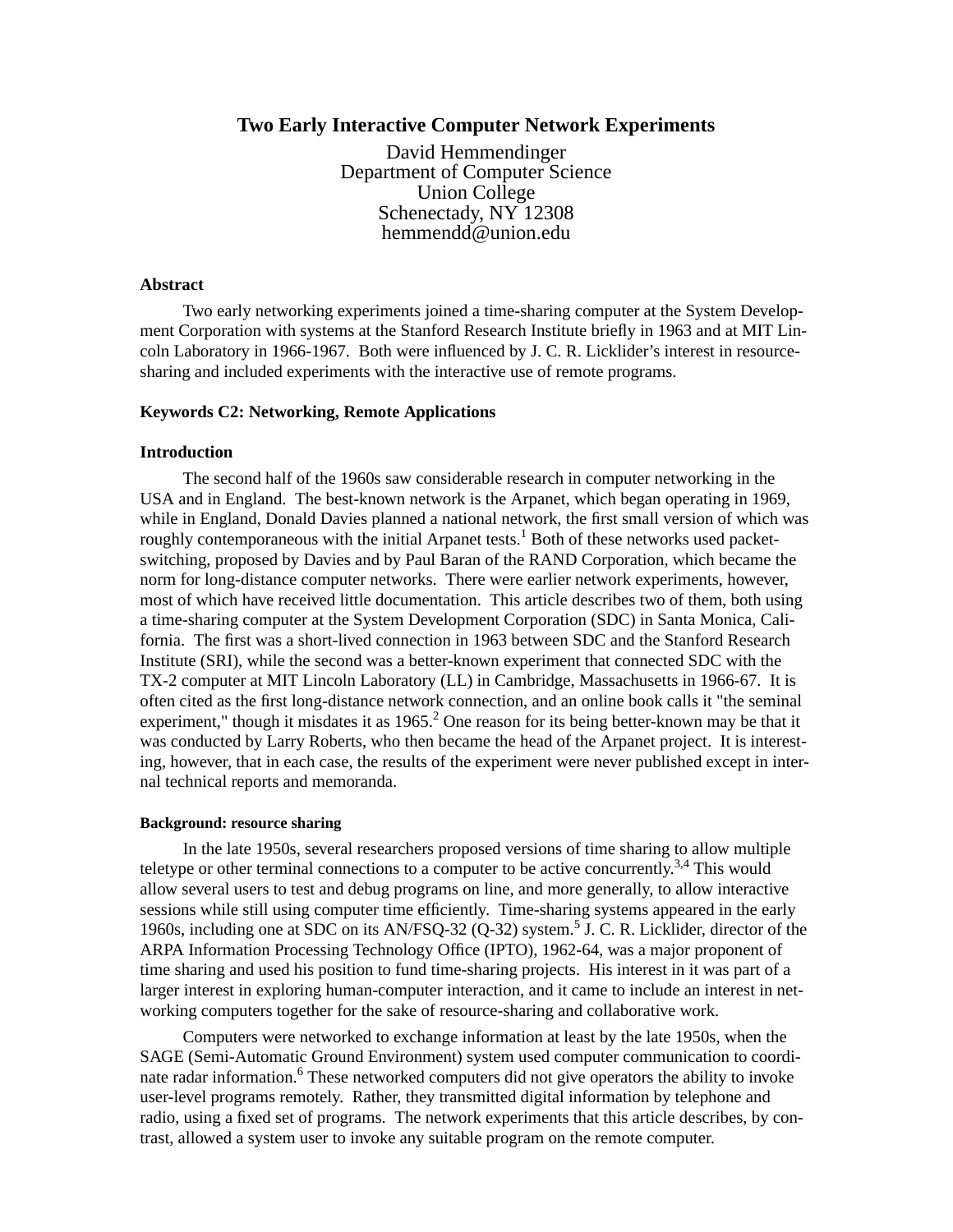In an April, 1963 memo to members of the "Intergalactic Computer Network," Licklider imagined working at one computer site and bringing in programs from other computers. While his notion of importing binary programs from remote computers to his was problematic, since they would be architecture-specific, he also wrote

When the computer operated the programs for me, I suppose that the activity took place in the computer at SDC, which is where we have been assuming I was. However, I would just as soon leave that on the level of inference. With a sophisticated network-control system, I would not decide whether to send the data and have them worked on by programs somewhere else, or bring in programs and have them work on my data. I have no great objection to making that decision, for a while at any rate, but, in principle, it seems better for the computer, or the network, somehow, to do that.<sup>7</sup>

Histories of the ARPA IPTO office such as *Transforming Computer Technology* by Norberg and O'Neill<sup>8</sup> describe its work as being guided by Licklider's vision of resource sharing and collaborative work, a vision that his successors, Ivan Sutherland and then Robert Taylor shared. Time sharing, one part of the realization of that vision, had its origins in the interests of academic computer centers in promoting effective computer use in the write-test-debug cycle of program development. Initially, according to Norberg and O'Neill,<sup>9</sup> a computer network was a timeshared computer with remote terminals, such as the SDC Q-32 and the MIT Compatible Time Sharing System had. Unlike the development of time sharing, computer networking as communication among multiple computers appears to have been initiated largely through IPTO funding and encouragement to connect computers together. It is perhaps not surprising that networking was promoted in a top-down fashion. While one institution could become more efficient by time sharing its computer, networking computers at several institutions might be seen as letting others use one's scarce resource. In fact, reports on the early reception of the idea of an Arpanet indicate just that. Robert Taylor reported about a 1967 ARPA network meeting saying, "Most of the people I talked to were not initially enamored with the idea. I think some of the people saw it initially as an opportunity for someone else to come in and use their cycles."<sup>10</sup> Later, as we know, people became enthusiastic about the opportunity for collaborative work, confirming Licklider's expectations.

Other histories of the development of the Arpanet and the Internet such as Abbate's<sup>11</sup> and Hafner and Lyon's popular account<sup>12</sup> support the notion that computer networking was spurred by the ready availability of IPTO funding. The remainder of this study will look at how that worked in two instances, and will look briefly at some other possible early network projects for which evidence is less clear.

#### **Sources**

Several articles on the SDC Q-32 time-sharing system mention that it had a network connection, but there are only a few published mentions of its use, none detailed. These include a book and a lecture by Charles Bourne, along with an SRI technical report. The 1966 SDC-LL connection is described in the FJCC article by Marill and Roberts. Both experiments are also mentioned in *A History of Personal Workstations*<sup>13</sup> and in a UCLA Ph.D. dissertation.<sup>14</sup>

Unfortunately there is no comprehensive archive of SDC technical documents. The Charles Babbage Institute has some in its archives of the Burroughs Corporation, which acquired SDC, but none describe network experiments, though they are mentioned in an annual research report for 1966. More is available from Lincoln Laboratory, both in online quarterly research reports at the Defense Technical Information Center, which are quite sketchy, and in some documents in the LL archives. I have also consulted several oral histories by Robert Taylor and Larry Roberts, and I have benefited from emailed correspondence with people who worked on the two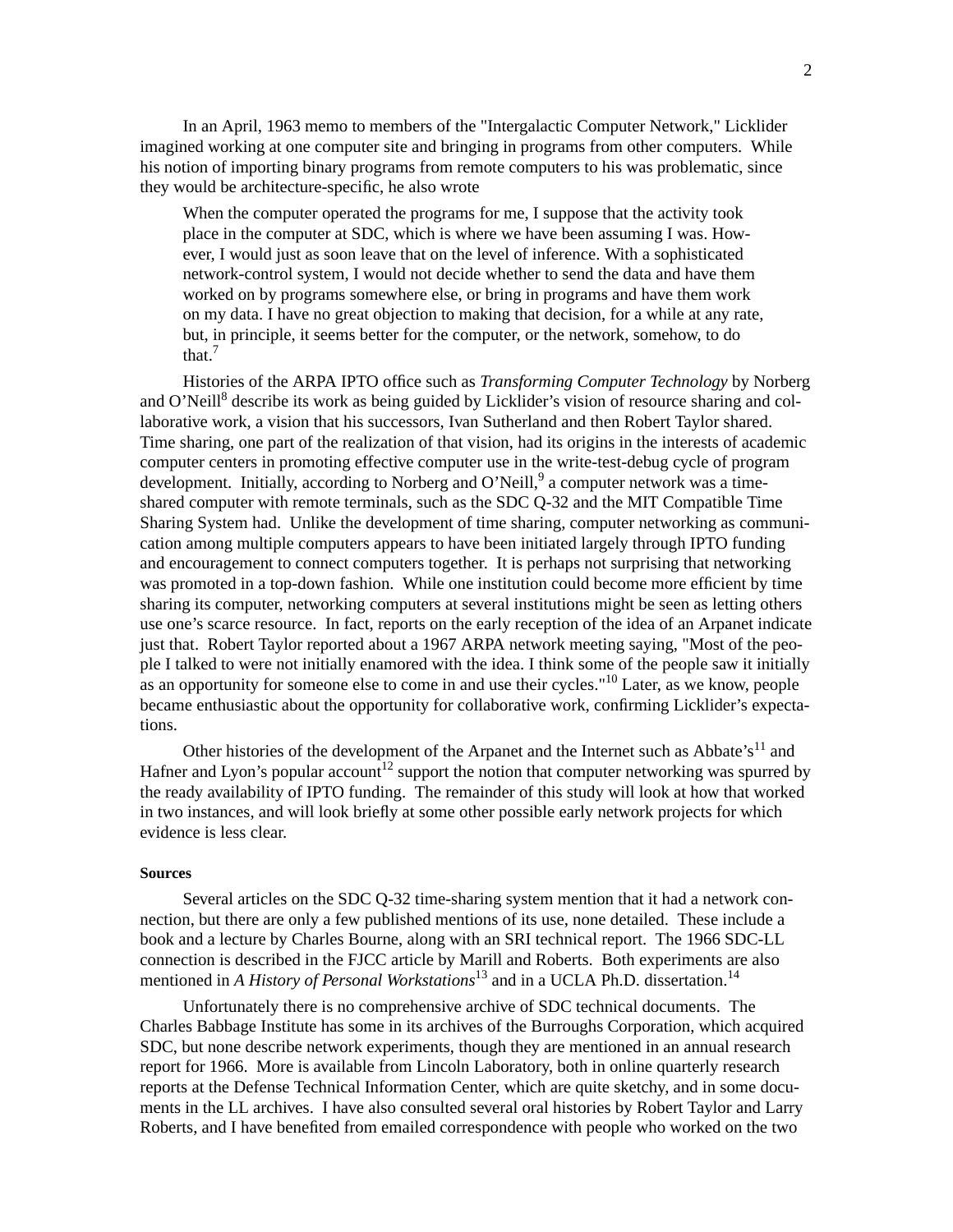## projects.

### **The SRI-SDC experiment**

The SDC Q-32 ran an early time-sharing system (TSS) that went into operation in mid-1963. The 1964 paper that presented the  $TSS^{15}$  very briefly mentions a network connection with a Control Data CDC 160A at SRI, over three hundred miles away. The actual connection was between the 160A and a PDP-1 that was the communications front-end for the Q-32. The network was used by an SRI program to do full-text searches of a bibliographic database stored on the Q-32. Its designer, Charles Bourne, worked on information retrieval with Engelbart and was later director of the Univ. of California Institute of Library Research. He described the project in an SRI technical report, <sup>16</sup> the 1999 Conrad Memorial Lecture, <sup>17</sup> and a 2003 book.<sup>18</sup> It was a proof-of-concept system intended to demonstrate the feasibility both of full-text search for strings of words or bibliographic terms, and was part of Douglas Engelbart's Augmenting Human Intellect project that was supported in part by IPTO. According to a later account by Engelbart,  $19$ they had proposed to use an interactive workstation connected to a local computer, but Licklider asked them instead to put the database on the SDC Q-32 system, and build a networked connection to it (IPTO had also funded the Q-32 time-sharing system). This interactive computer-computer network ran the search software on the remote Q-32 with the SRI CDC machine providing the user interface. The search program with its remote connection was demonstrated successfully on a small set of documents in late 1963, though some of its planned capabilities, such as Boolean operators in search strings, were not implemented. Its demonstration was supposed to have used 50 records at SDC, but defects in many of them meant that only seven records were actually used. Work on the system was apparently abandoned shortly after the demonstration, as the project lost funding. In his lecture, Bourne said that SRI projects "went where the money was" and that they didn't find funding agencies for the bibliographic project after SRI funds went to projects related to the Cold War. According his book, although he was the project manager, he had forgotten about the never-named project until he was conducting research for the book over three decades later.

Engelbart's reference to Bourne's short-lived project is the only other published mention of it that I have found. He added to his account, "For various reasons, not uncommon in pioneering ventures, that first year was unproductive relative to the purposes and plan of our project." He also said that, although Licklider was willing to continue support, he couldn't offer enough funding. Figure 1 is a photograph of that interactive workstation, from Bourne's report, which also mentions using a five-key "chordal" keyset to allow one hand to type while the other used a light pen.<sup>20</sup> It appears to be similar to what Engelbart used in his 1968 computer mouse demonstration.<sup>21</sup>

According to Bourne, the network ran at 2000 bits per second, using an AT&T 201A modem (on a 2 kHz line, according to Schwartz)<sup>22</sup>. If it used the then-new ASCII encoding, it would have run at about 200 characters/second. Although there are no further details of the network implementation in published accounts, interviews of programmers at both SDC and SRI provide further information.

Clark Weissman, one of the Q-32 system programmers, said that the network between SDC and SRI used two full-duplex telephone lines, one for commands to the Q-32 (e.g. 'login', 'load', 'go') and the other for data to the program that the commands started.<sup>23</sup> (He noted that this arrangement was similar to CPU design, which separates data and control.) Both lines were connected to the PDP-1 that handled all terminal I/O to the system. As he remarked, the flaw of this design was its requiring two lines, but the virtue of the design was its also requiring minimal modification of the operating system. Since command and data streams were separate, the operating-system executive (command interpreter) could operate without change, except that it would have to be able to treat the two phone lines in effect as separate terminals, so that it would first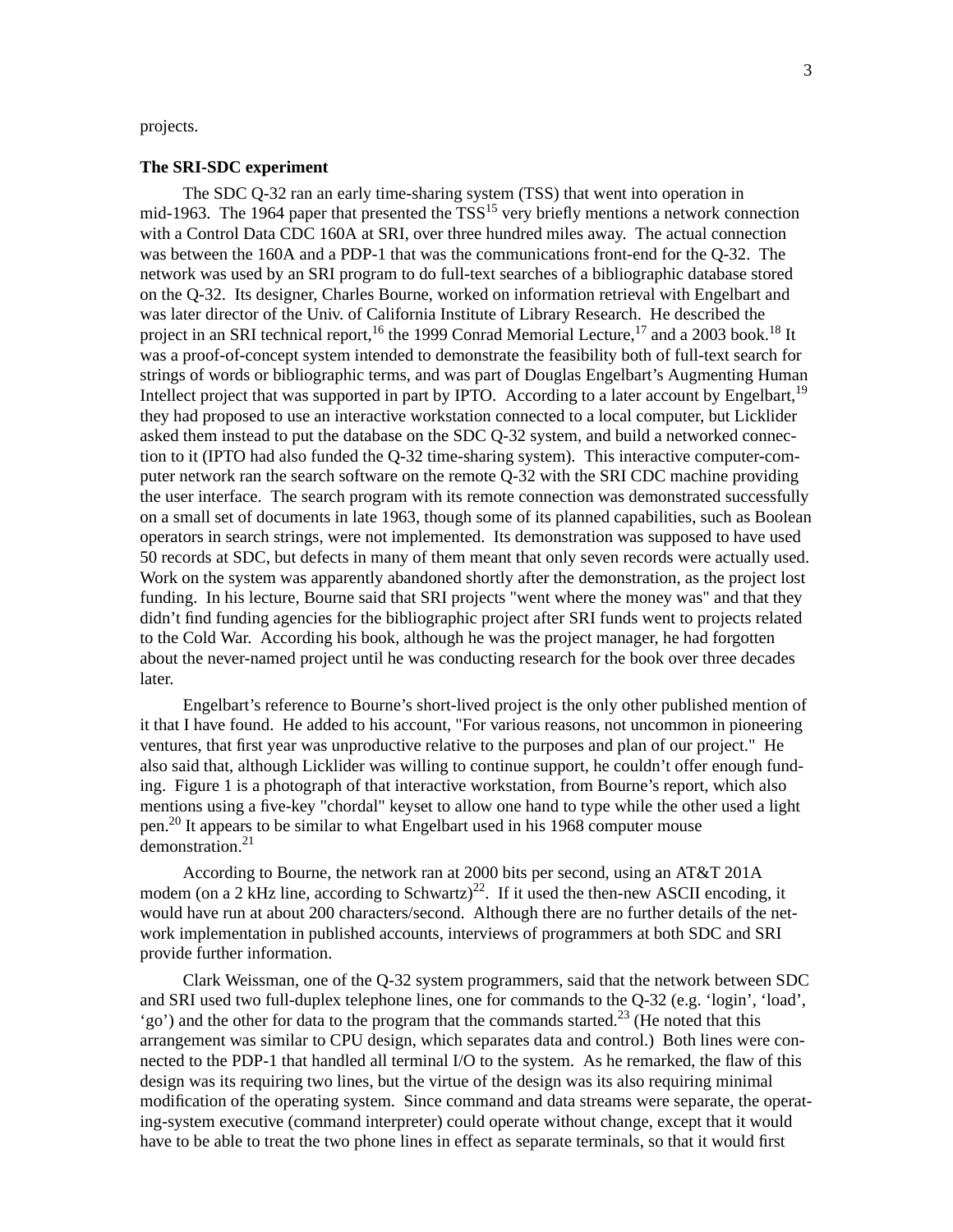accept input from the command line, and when commands started running a program on the Q-32, that program would be assigned the data-line "terminal" for its input and output. Since the PDP-1 managed the terminals, any changes would have been made to its operating system rather than to the Q-32 system.



Figure 1: Control Data CDC-160A workstation at SRI (Courtesy of SRI International).

Len Chaitin, the SRI programmer who worked with Bourne to implement the full-text search program, also recalls the two-line design. $^{24}$  He and Weissman both said that the network connection worked well; Chaitin said that a small amount of bit-checking was done in hardware. He said that the network design was intended to be as simple as possible so that it might be used by others later, though that didn't happen. It is striking, however, in view of the difficulties that others found in using transcontinental telephone lines, that this simple arrangement was effective over a distance of several hundred miles.

I have found no SDC documents that describe either the SRI-SDC experiment or any further uses of the 2000 bps link. It is still listed in the 1965 SDC annual research report, $25$  which also cites a final report on its design,  $26$  but that document is not in the Babbage Institute SDC collection nor have I found it elsewhere.

Statements of "first" need to be carefully made, and they are generally not the most important characteristic of the object of the claim. Nonetheless, the 1963 SDC-SRI network appears to be the first one that was designed and employed for interactive use, albeit briefly. There were earlier computer-computer networks, e.g. in the SAGE system, that were used for data transfer, and it is possible that people found clever ways to use them interactively, but they were not designed for that purpose. More important, the SRI-SDC network was an early instance of a network set up to demonstrate the possibility of harnessing dissimilar computers in a single project that might take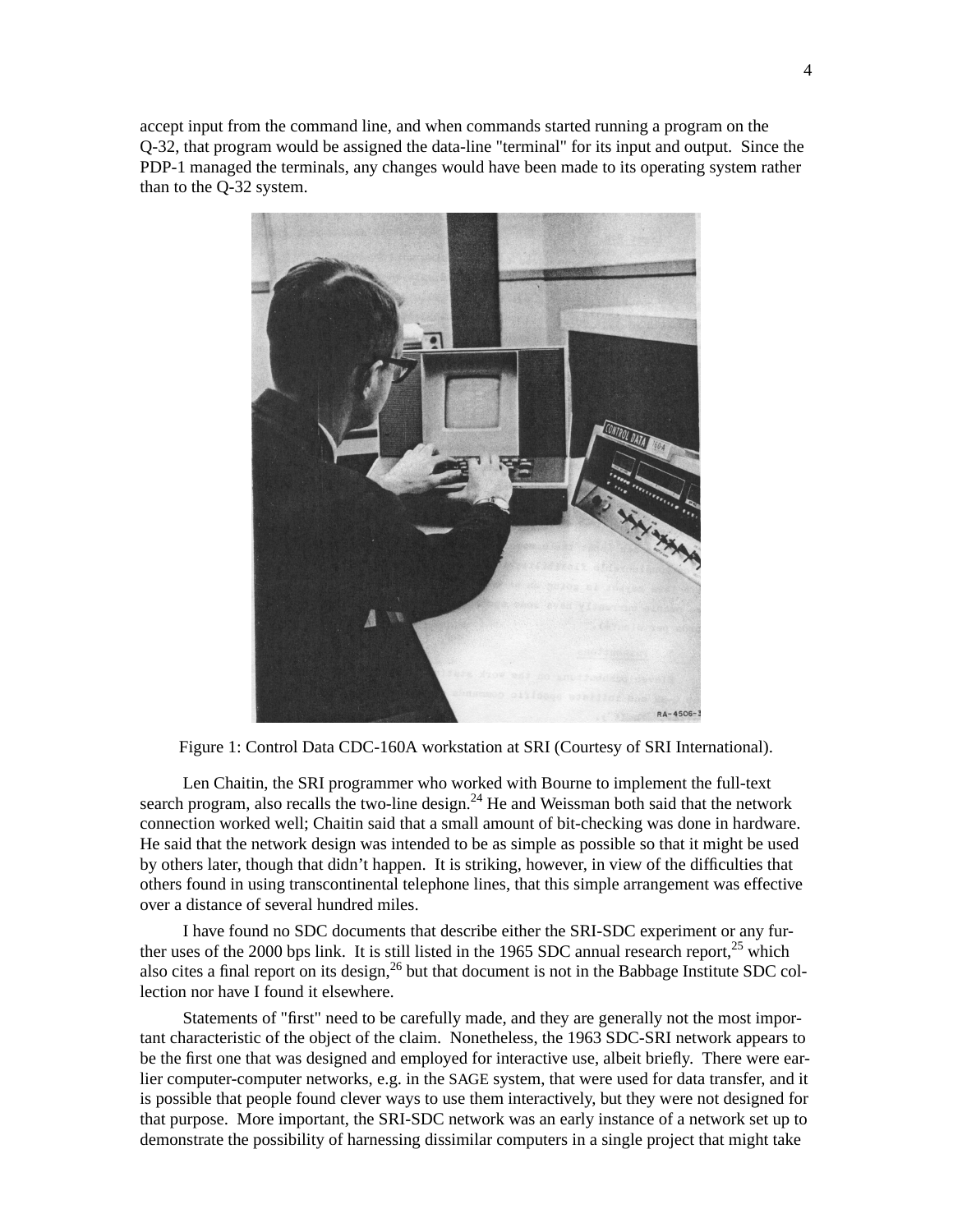advantage of the strengths of each — data storage on the Q-32 and interactive terminal use on the CDC system. It is also an early example of how Licklider's interest in networking directly led to an experiment.

### **The LL − SDC experiment**

A 1967 review of the TSS performance<sup>27</sup> calls the SDC-SRI network obsolete, and refers to a connection between the Q-32 and the TX-2 at Lincoln Laboratory. This is the one described by Thomas Marill and Larry Roberts,<sup>28</sup> often called the first interactive computer network connection. It is thus surprising that although their paper gives details of a planned network experiment, its results weren't published. There have been just a few mentions of them, such as by Roberts in a retrospective on the Arpanet,<sup>29</sup> which said that communication was possible, but that the telephone lines were too slow and unreliable. That remark is unlike what participants recalled about the SDC-SRI link, which was that it was slow but reasonably reliable; perhaps it reflects higher expectations of networked computing three years later.

The origin of the Marill-Roberts network experiment is unclear. According to Norberg and O'Neill's study of U.S. military support for information processing,  $30$  Marill, who had just started the Computer Corporation of America (CCA), was looking for a contract in 1965 and gave IPTO a proposal for a network study, which IPTO set up as a subcontract under its Lincoln Lab contract.<sup>31</sup> Other accounts, such as the DARPA history of the Arpanet,<sup>32</sup> just refer to the project as being a subcontract of the ARPA contract with LL.

Marill's role in computer networking appears limited to this one experiment. He was a psychologist who had worked with Licklider for his MIT Ph.D. He subsequently joined Licklider at Bolt Beranek and Newman (BBN), where he worked on the psychology of perception, information retrieval, time-sharing, and artificial intelligence.  $33$  At CCA, Marill later worked on a variety of projects, including databases, information retrieval, and image recognition. In the late 1980s and 1990s, he was a researcher at the MIT Artificial Intelligence Laboratory, working on robotics and perception.

Roberts is well-known as the head of the Arpanet project, which he took over at the end of 1966, at the request of Robert Taylor, the third IPTO director.<sup>34</sup> He had attended a conference on the future of computing at Hot Springs, VA in late 1964, where conversations with Licklider persuaded him of the importance of computer networking.<sup>35</sup> He remarked about that meeting in an interview, "Well, I was interested in communications, but I didn't have any strong direction at that point, or before that point,"<sup>36</sup> and at Lincoln Lab, he continued to work on computer graphics. He knew Marill, and in 1965-66, was contract manager for Marill's project.

The Arpanet Collection<sup>37</sup> of the online Internet Archive,  $38$  has material collected by Katie Hafner for her Internet book. It includes a set of letters that Marill gave her about his contract with Lincoln Lab.<sup>39</sup> His May, 1965 proposal to LL for a networking project elicits a non-committal response, leading him to write to Roberts in more detail in June about his reasons for wanting to do the study, in which he proposes to connect three computers. That is followed by a Laboratory request in July that he submit a formal proposal. It is not clear from the letters who had initiated the May proposal. It is unlikely that Marill would have proposed to use the SDC Q-32 without having been given reason to think that it would be available, either as a response to a proposal that he gave the IPTO or in a request that it had initiated. In the last letter in the collection (November 1965), Marill asks Roberts for a six-month contract extension, referring to a discussion that they had had a week earlier.

Marill's June,  $1966$  report<sup>31</sup> was written during that six-month period; a third draft is dated 28 February,<sup>40</sup> and is nearly identical with the final version. Its contents reflect the early state of networking then. Like the plan for the later Arpanet, it presents resource-sharing as a principal reason for having a network: to make specialized systems or programs accessible from any time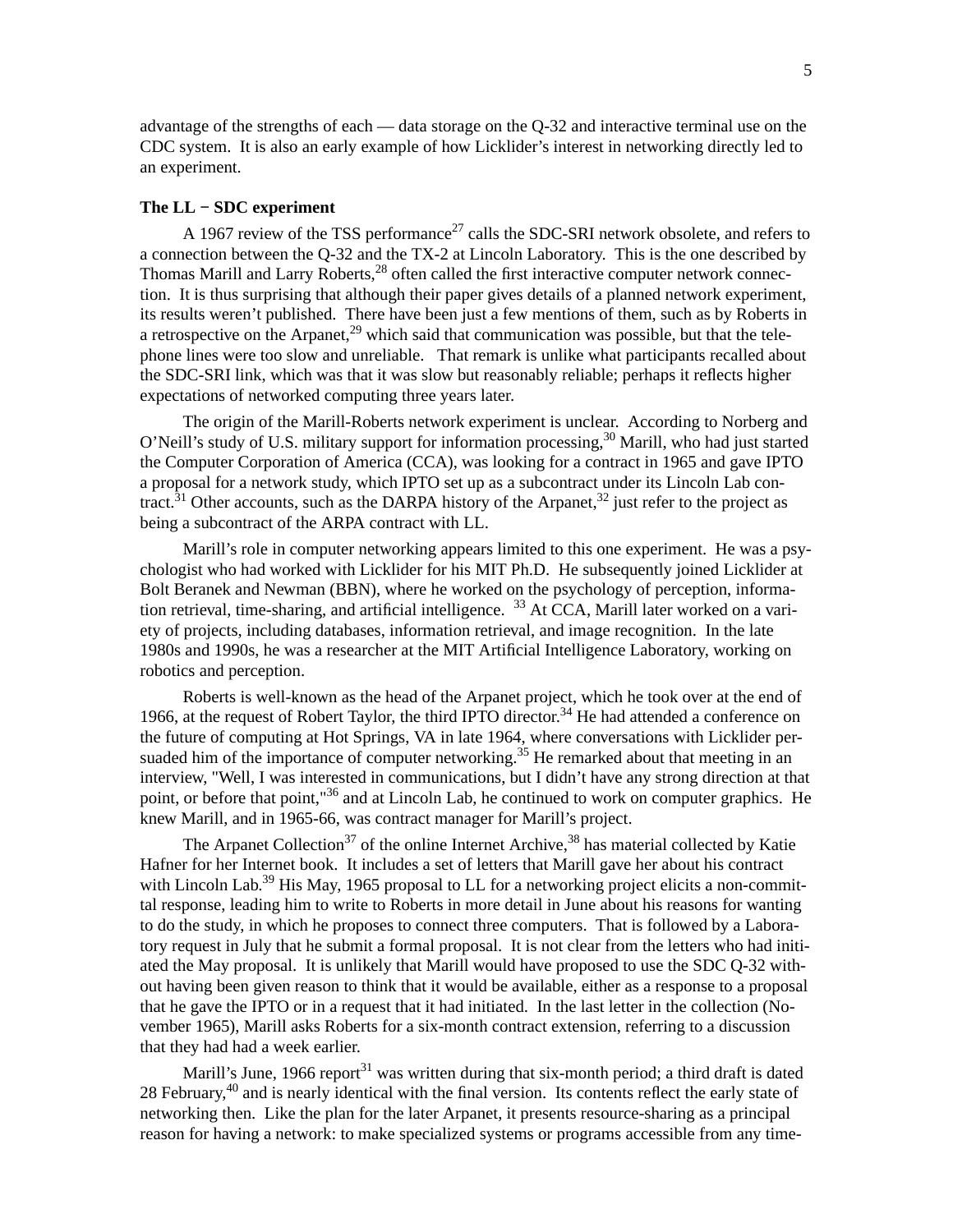sharing system. It is presented largely as a feasibility study, and devotes considerable space to a discussion of character coding and transmission and of available modems, with their costs. It explores telephone line options and recommends several, with the choice depending on usage. The one that the later Marill-Roberts paper proposed to use, a 4kHz Western Union voice-grade line with a 1200 bits/second modem, was its recommendation for up to 50 hours/month of use.

The most interesting part of the report is its software section. Like the later Marill-Roberts paper, it outlined three strategies. Two required little change to the operating system. The first "quick-and-dirty" approach needed only to let a program communicate with two terminals, the user's and the remote computer. A user would start a program on the local system, and it would communicate with the remote computer first to log in and then to run a program on it, exchanging data with it as a user might do directly. As Marill remarked, the only other system change would be to provide a command to let the user program dial a telephone number.

The report added that without further change, such a connection would operate at teletype rates (11 characters/second). A higher-speed modem and line could increase the rate; Marill suggests that 100 characters/second would not strain the current hardware, though their processing time might degrade service on other lines. In fact, even steady transmission at that rate would have required no more than 1-2% of the SDC PDP-1 computational capacity to process the input, according to the description of interrupt-handling in the PDP-1 manual.<sup>41</sup>

A second method would use separate lines for commands and data. With a single channel, the program or the operating system must parse all input to distinguish commands and data. With two channels, the system need not examine the data line at all, since its content would go directly to a program. While using two lines might seem costly, Marill suggested that it need not be since only one of them would need to be high-speed, and the command connection would generally be made only briefly. We should recall that just such a two-line design was used for the SDC-SRI network. In his final section of recommendations, Marill mentions the SDC-SRI network as a data-only link that was supplemented by a second line for commands, so he was evidently aware that the two-line design had been implemented.

The third method, mentioned as speculation, is to use a single high-speed line for both commands and data. It would need a protocol to distinguish commands from data, and Marill suggests only that possibly every *n*th bit or character might belong to a command stream, so that the operating system would only need to count bits or characters to be able to recognize commands — a rather awkward design.

The three computers that Marill proposed to use were the TX-2, the Q-32, and an IBM 7094 run by the MIT Project MAC for research in time sharing. He discusses the advantages of resource-sharing between LL and Project MAC, but he doesn't say what led him to expect to use the 7094, and it never became part of his network experiment. According to Norberg and O'Neill, "the MAC people were not interested in participating;"<sup>42</sup> another account says that IBM didn't want to get involved.<sup>43</sup> Marill's report says that the MAC 7094 had an IBM 7750 computer as a communications front end (like the PDP-1 at SDC), which had 1200 bps lines, and his plan required no changes to MAC hardware or software. Once the experiment added a communication protocol, however, system software would need some change to be able to interpret it, and it is possible that that was a basis for non-participation, but we have no definite information. A 1967 memo by Marill just says, "for various reasons, this never came to pass."<sup>44</sup>

Lincoln Laboratory quarterly reports for 1966 and 1967 provide brief documentation of the rather slow progress in setting up the network during the year after the APEX operating system for the TX-2 was in use.

The hardware, software, and operating requirements of a low-speed, multiplexed data-terminal sequence for TX-2 are being studied. Initial requirements are for a system which can communicate with other computers via "dialed-up" or leased phone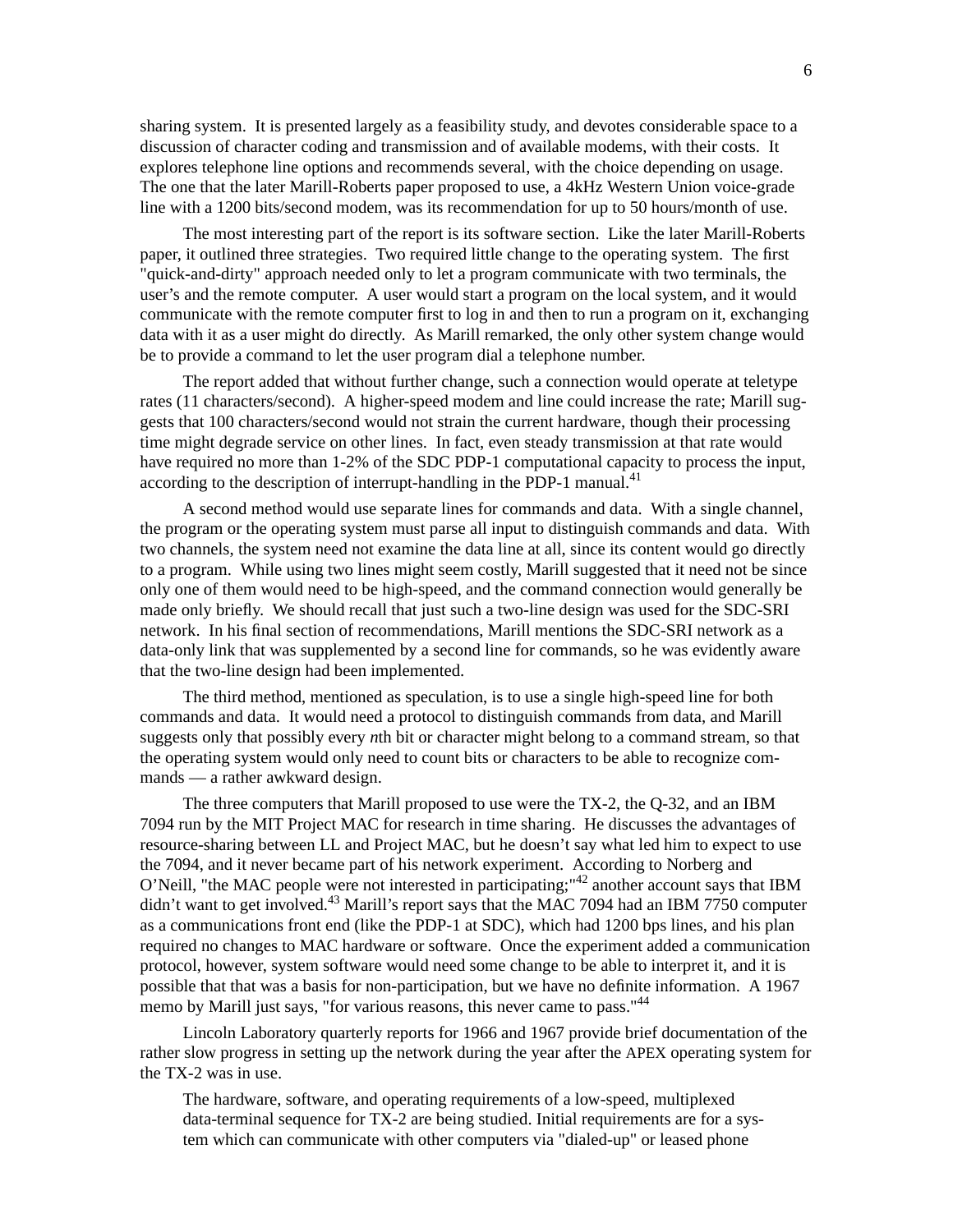lines at either teletype or 2000-bit/sec rates. $45$  (Nov. 1965 - Jan. 1966)

The logic design for the in-out unit required to interface telephone-line data terminals with TX-2 has been completed. ... Western Union Broadband Switching Service, a data set for 1200-bit-per-second asynchronous operation, and an automatic answering unit are being obtained for the data connection to System Development Corporation in Santa Monica, California.<sup>46</sup> (Feb.-April 1966)

The [TX-2] computer now has a low-speed data channel which will be used for communication with remote consoles and with other computers. The first phase of the software required to use this hardware with the APEX time-sharing system is now being checked out. APEX has been changed to allow two new consoles, and the basic routines for sending and receiving streams of characters are ready. The first remote connection will be with the FSQ-32 computer at the System Development Corporation in Santa Monica, California.<sup>47</sup> (Aug.-Oct. 1966)

The network link between the TX-2 and the AN/FSQ 32 at SDC has been exercised with mixed success. Significant demonstrations are planned for the next quarter.<sup>48</sup> (Nov. 1966 - Jan. 1967)

The network link between the TX-2 and the AN/FSQ-32 at SDC has been used for several demonstrations. A distributed program which uses the Lincoln Reckoner at TX-2 and LISP at SDC has been created and run. Statements typed in at TX-2 are parsed at SDC and then given to the TX-2 Reckoner for calculation. Some statistics on network operation are being gathered.<sup>49</sup> (Feb.-April 1967)

The principal addition to Marill's CCA technical report that the Marill-Roberts paper provides is the description of the communication protocol to be used. It broke messages into blocks of up to 119 characters, each with a start-character denoting a message for system or user, a stopcharacter, and a checksum. There were also 'ACK' and 'NACK' characters for acknowledgments and resend-requests, and several other control characters. Roberts later referred to these message blocks as packets, though of course there was no packet-switching.<sup>50</sup> This protocol, with relatively small message blocks, would have permitted error-recovery with the retransmission of a block or of a few blocks, without the expense of having to retransmit an entire long message, though at the cost of an addition of a small number of control characters, an overhead of a few percent at the most. In a 1988 interview, Roberts remarked that it was natural to think in such terms: "We were all thinking of blocks .... That's the way computers worked."<sup>51</sup>

A CCA memo in the Lincoln Lab archive proposed a more efficient protocol, which would let a second message block be transmitted without waiting for the previous one to be acknowledged, although the second block would not be terminated before that acknowledgment arrived. If the receiver reported an error in the first block, the second would be terminated immediately and the first resent.<sup>52</sup> This protocol would permit successive message blocks to be transmitted without delay as long as each 'ACK' for a block was received while the next block was being sent. As the memo author, Bill Mann, now recalls,  $5<sup>3</sup>$  the SDC people in charge of their end of the network preferred not to implement this more complex protocol. Instead, they used the simpler one that is in the Marill-Roberts paper and is also documented in a CCA memo.<sup>54</sup> Mann said that he objected to its inefficiency, and Roberts' reply was that the project was just a proof-of-concept test and that performance didn't matter, an interesting contrast to Roberts' later comments about the network's being too slow to be practical, though of course both responses are appropriate in their contexts.

A June, 1966 memo to Roberts<sup>55</sup> outlines a proposed schedule for the experiment: in June and July, set up the TX-2 phone hardware, modify the APEX operating system to link to the Q-32, run a test program that has the modem at SDC echo characters back to the TX-2, and write a program to make a TX-2 terminal look like a Q-32 console, and in August run a demonstration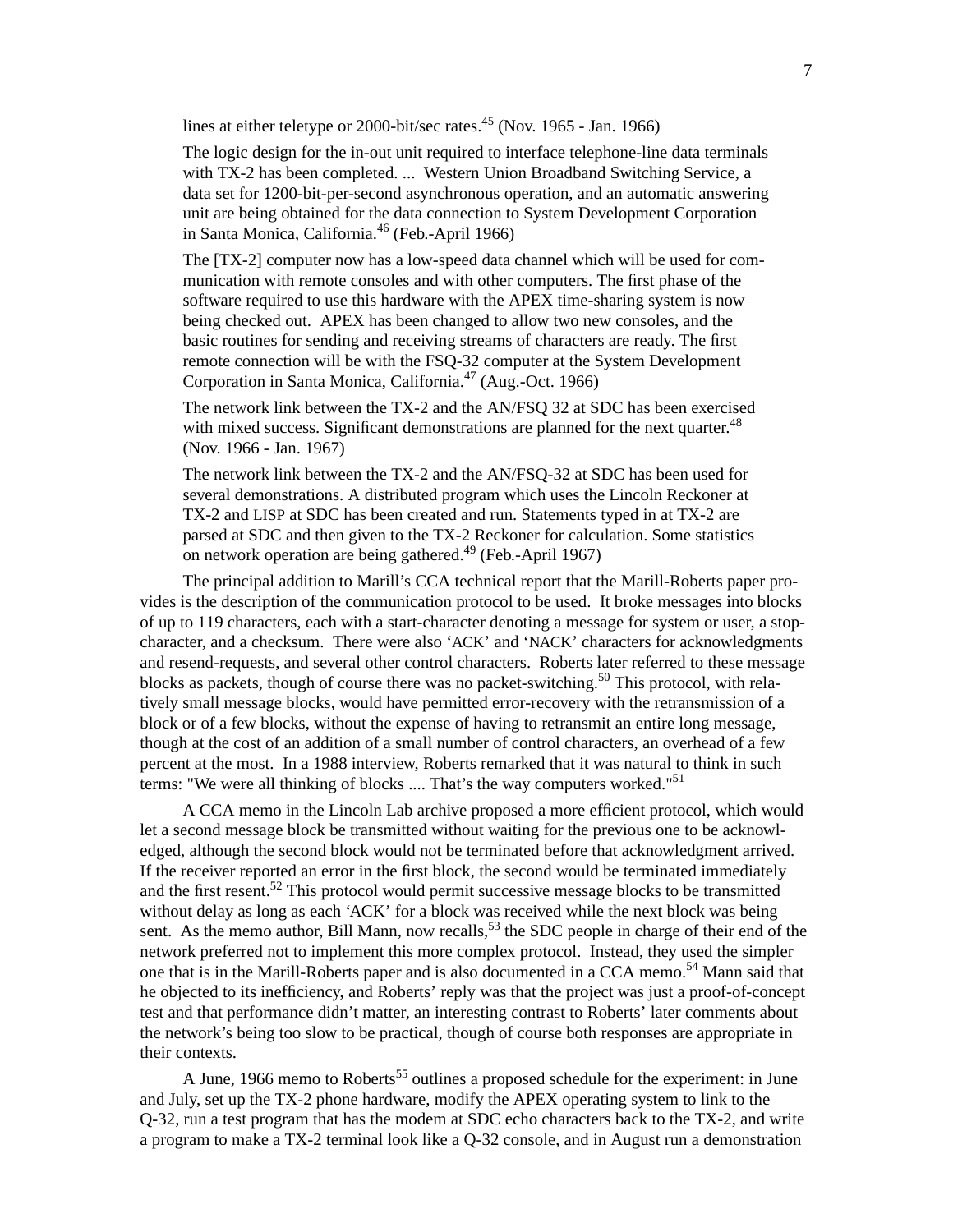TX-2 program that uses an SDC program "in a meaningful way." It mentions further phases of the project, and remarks that the timetable may need revision. There is no indication whether that was necessary.

Two progress reports describe further plans and what was realized. The first is about a January 1967 meeting in which Marill reported on network plans and lists 16 experiments.<sup>44</sup> Five are to be TX-2 programs that use the Q-32, four are Q-32 programs that will use the TX-2, and seven are to use a DEC 338 graphics terminal (a modified PDP-8) at Harvard, to connect to one of the other two computers. The most ambitious ones are to use graphics displays, and the memo notes that these tests will require interim measures that violate networking principles by requiring changes in the remote programs and by not using a standard display language. Both the Q-32 and the TX-2 had graphics projects (including some by Roberts), making them candidates for remote experimentation.

The report commented that three TX-2 programs that used the Q-32 had been run, but that flaws in the modems made them unreliable. Work on three counterpart programs on the Q-32 had started, but none of the remaining ones, including the graphics programs, had been started. A DEC 338 didn't became part of the network experiment, though one was set up later in Roberts' ARPA office.<sup>56</sup>

One of the three TX-2 programs that used the Q-32 was a console simulator that let one run remote programs. A second let a TX-2 user run TINT, an interactive JOVIAL language interpreter, as if it were local to the TX-2. The third, AT (Algebraic Translator), was the most interesting: it took mathematical expressions in standard infix form from the Lincoln-Writer, a special typing terminal, sent them to a LISP program on the Q-32, which translated them into prefix notation and returned them to the TX-2 for evaluation by the Lincoln Reckoner program (called Basic Translator here), a calculator for scalar, vector, and matrix mathematics.<sup>57</sup> Marill credits Weissman with the idea for this program.<sup>58</sup> According to an April 1967 progress report,<sup>59</sup> these three programs ran reliably. Six of the remaining ones were canceled and another six, were being reconsidered, and only a Q-32 console simulator for the TX-2 was still being planned, though deemphasized. There is no indication that any more programs were completed.

There is less information about the SDC side of the network. The Charles Babbage Institute collection of Burroughs Corporation papers includes some technical memos from SDC, which Burroughs had acquired, but there does not appear to be anything among them about the network. The SDC 1966 annual research report<sup>60</sup> has a section by Weissman on programming systems, which mentions two network projects. One, for a network of SDS 940 computers at the University of California at Berkeley, BBN, and SRI as well as at SDC, was under design, but apparently never implemented, while the other was the TX-2 connection. The report emphasized its allowing a system to invoke programs on another, dissimilar one. It added that this method "could be the only way for the data processing community to truly share the programs and work of others." A section on time-sharing networks lists the Western Union 1200 bits/second line that Marill described, and referred to collaboration with CCA in modifying both the SDC PDP-1 and the TX-2 operating systems, which is consistent with the CCA documents. Its explanation of the lack of Q-32 programs to use the TX-2 was that the resources of the APEX operating system on the latter were largely devoted to display programs, and that protocols needed to be developed for such programs. The Q-32 was due to be replaced by an IBM 360 in 1967, and though the report suggested that the network project would be transferred to the new system, there is no indication that that happened.

Clark Weissman has said that the network did use separate lines for commands and data, a slow one for the former and a fast one for the latter.<sup>23</sup> This would have been a natural thing for SDC to have done, having already used that simple design for its earlier network. There is no mention of a two-line network in extant SDC documents, however, and among the Lincoln Lab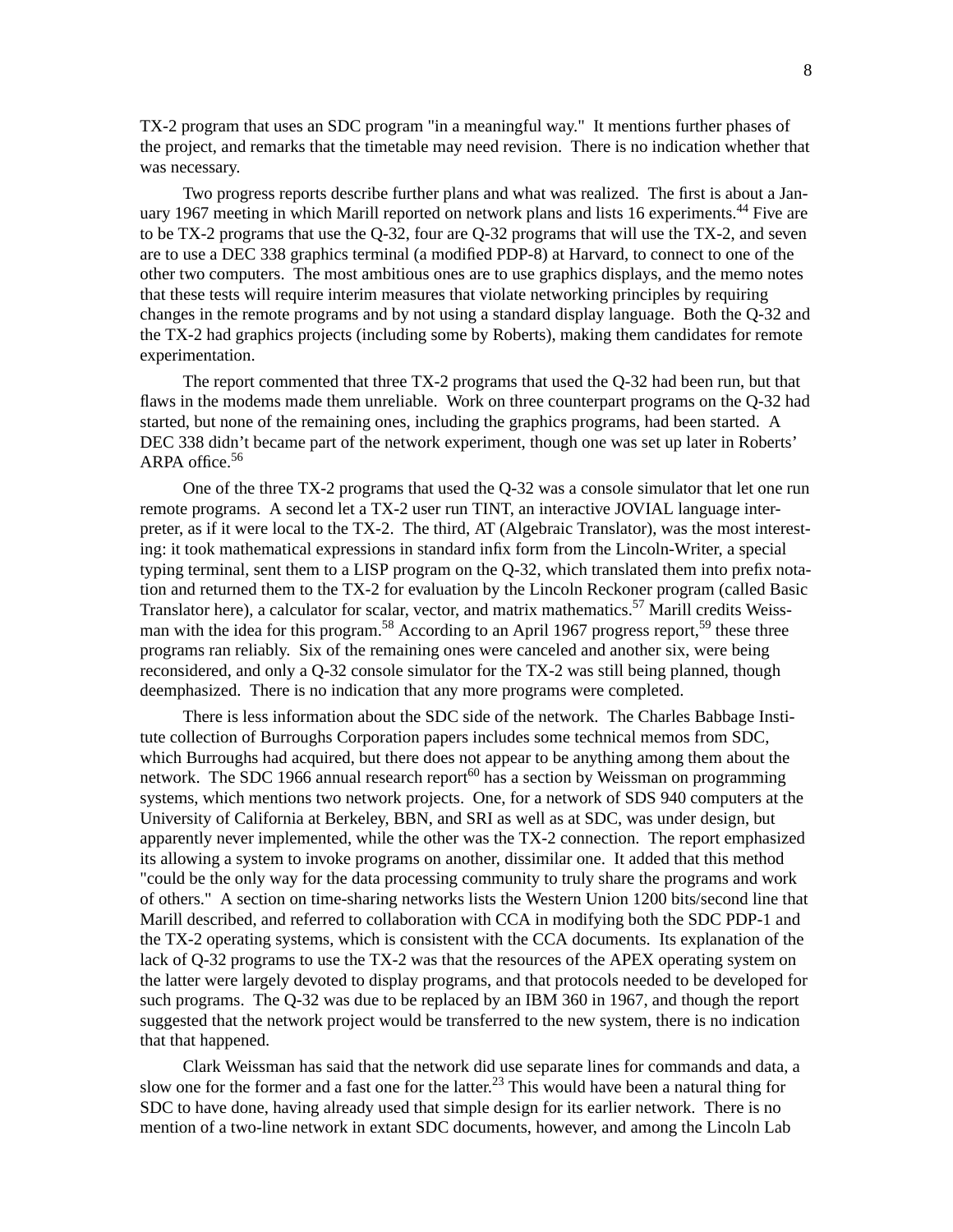material, the only mention of what could be a two-line network is the reference to a low-speed channel for connections to other computers in the November 1966 LL progress report, above, which also refers to there being two new consoles on the TX-2. This is scant support, though if it means that the two consoles were for the low-speed and the 1200 bits/sec telephone lines, it would be consistent with what Weissman recalls.

Weissman also recalls that Roberts did not like the cost of two cross-country lines, and didn't think that the two-line model was viable for networking. It is thus quite possible that a two-line network was initially tried, but wasn't developed to the point of being documented in progress reports since it was due to be replaced by a single line with a protocol to separate commands and data.

It is not clear how long the LL-SDC network continued to be used. Roberts had left for ARPA at the end of 1966, though in a paper presented at the first Symposium on Operating System Principles in Gatlinburg, TN in October 1967, <sup>61</sup> he mentioned that the network "is now utilized by users to increase their capability." There are no documents about the network in the Lincoln Laboratory archive for the rest of 1967. A February 1968 CCA memo again described the three programs that had been implemented and gave examples of the algebraic translator program that used the Q-32 Lisp, though by then the network was not in use since SDC had retired the Q-32.

Some of the earlier documents refer to plans to set up automatic telephone dialing from the TX-2. Marill's memo on the January meeting<sup>44</sup> says that the dialer wasn't yet ready, but a March 1967 CCA memo<sup>62</sup> reports that it has been done, and that the TX-2 can dial out when a network call is made and can also receive calls. Figure 2 is a block diagram of the TX-2 system, though it doesn't indicate if it has automatic dialing capability.



Figure 2. The network and TX-2 system (Courtesy of the MIT Lincoln Laboratory archives).<sup>62</sup>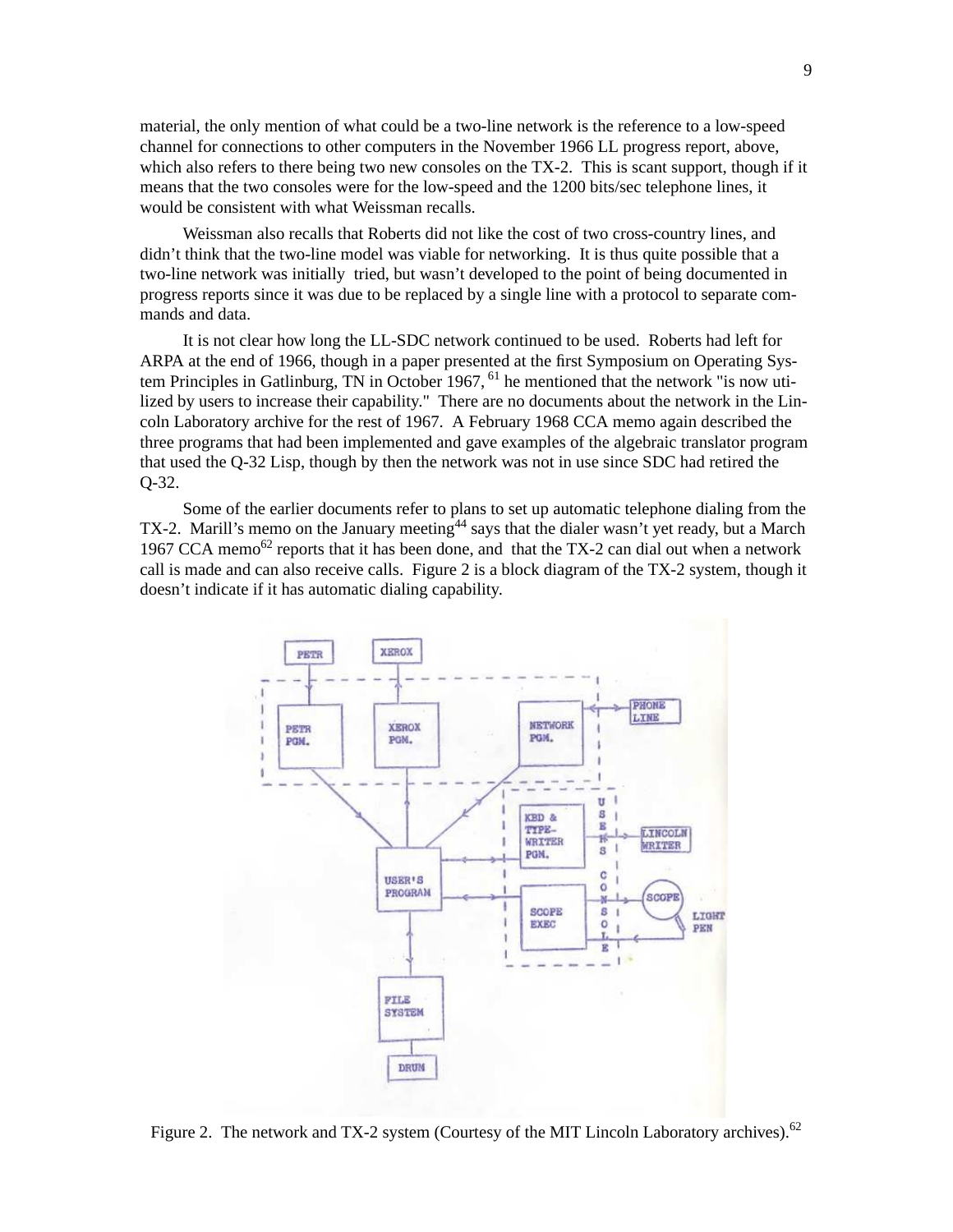Marill's last progress report,<sup>59</sup> has an example of a session with automatic dialing. It shows the AT program being run on the TX-2, followed by his explanation of it (boldface indicates user input; the rest is output either from the APEX system (e.g. "DIALING SDC"), or from the Q-32 (e.g., the "Lisp 1.5" line):

```
LOG IN CCA
        CCA IN 425 PGS , THU l6 FEB 67 l320.l3
        BTR 2
AT
  DIALING SDC
  CONNECTED
  l967 FEB l6 1021.9 LISP l.5 M2.6 7JAl3 RLl447
        (EX CD)
        TLST
        BOPS
        UOPS
        (COMP EVBT TEST)
X=7.012345
(SIN X)*(SIN X) +(COS X)*(COS X)
  1.0000000
```
Typing in "CCA" logs us in at 1320.13 Eastern time.

Typing "AT" causes this program to start. It dials up SDC, logs in, loads LISP, transmits a LISP program for compilation by the LISP compiler, waits for the compilation to take place, and then waits for input from the Lincoln Writer.

LISP was loaded on the Q-32 at 1021.9 (Pacific time), or 1.8 minutes after log in on the TX-2. This 1.8 minutes includes the time to select the desired program, "AT," and to type this selection in (I don't recall that any one was rushing at this point). By 1325.1 Eastern time, or 3.2 minutes later, the LISP program to be compiled had been transmitted, and the compilation had taken place.

We now typed in a value for X, and a function to be evaluated. We do not have timing information here but estimate that the answer was typed out in less than one second. This includes the time to ship the algebraic string to the Q-32, have it compiled into Basic Translator [Reckoner] code, have the code shipped back, have the function evaluated, and the answer typed.

The CCA memos list documentation of the network and gathering statistics on its performance as tasks to be done, but there is no indication that they were carried out.The project did have two outcomes. It gave an example of a simple network connection and message protocol that could work, though its use didn't continue. Like the SRI-SDC network, it also demonstrated the use of remote computational resources. In Marill's example, once the program had been compiled, it gave results in a second or so, not a bad performance for transcontinental communication. It would be interesting to know how often there were network errors, as it would be also for the earlier SRI-SDC connection, but I have not found any record of that information.

Both SDC and LL documents refer to using graphics displays that they each had. The participants did not develop the necessary protocols, which ideally would have required a deviceindependent format for messages, to be translated into device-specific code at each end. Although this ambitious goal was not reached, what was achieved is noteworthy as an early example of the resource sharing that the Arpanet was also set up to do several years later.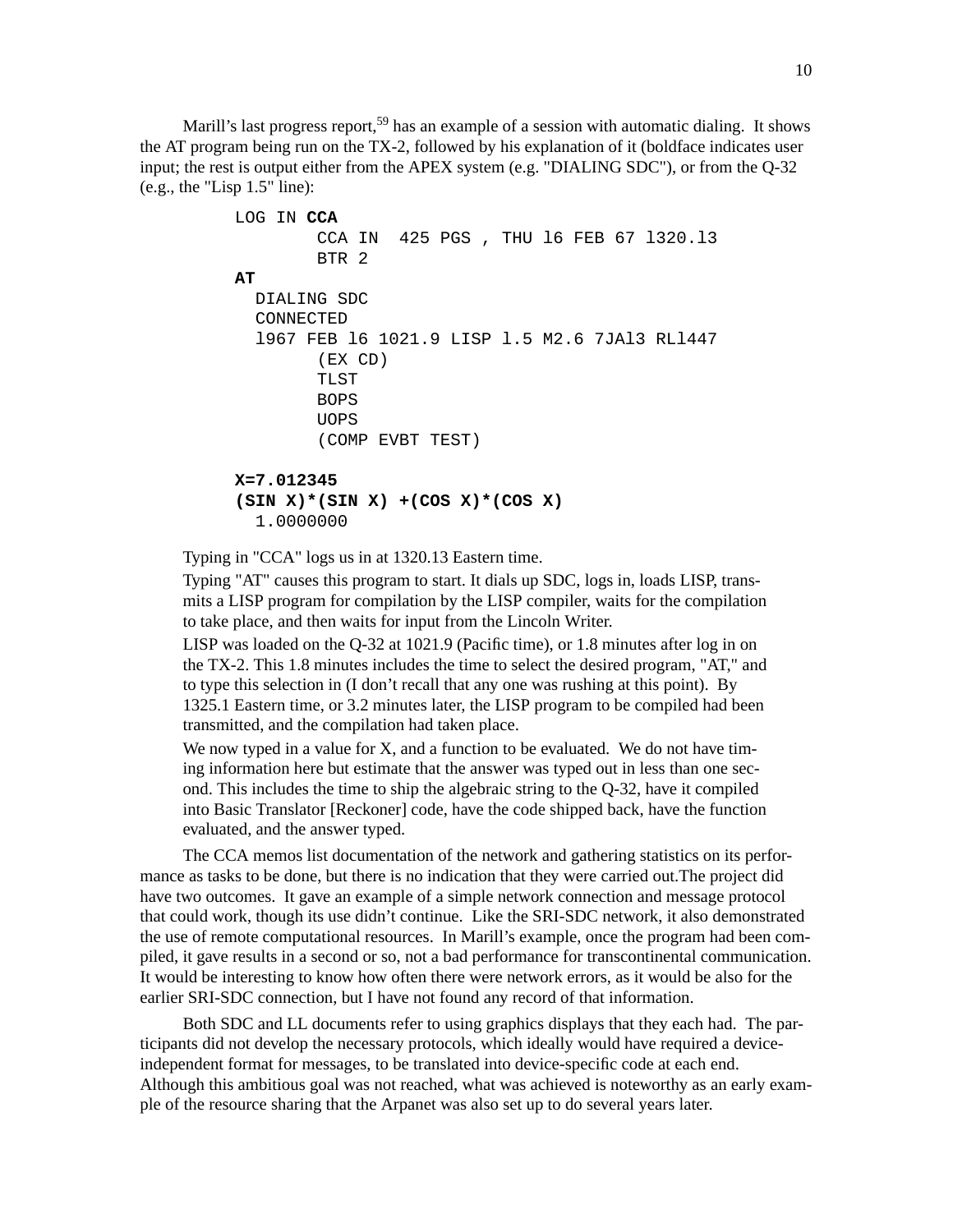#### **Other proposed experiments**

In their chapter on early IPTO networking contracts, Norberg and O'Neill mention several other proposed experiments, and this section adds a little more information. The first contract, in 1964, was with the University of California, Los Angeles, and was to join its main computing center, one at the health sciences center, and its Western Data Processing Center, a local consortium. It was also to involve the SDC Q-32 system, but the three UCLA centers did not want to collaborate with one another,<sup>9</sup> and despite initial ARPA optimism, nothing ensued.

The 1966 proposal to connect SDS 940 computers at UC Berkeley, BBN, and SRI, mentioned earlier, was apparently intended to benefit from the convenience of networking one computer type. Although it did not involve an SDC system, a group met at SDC in June, 1966 to produce a design document, edited by Wayne Lichtenberger.<sup>63</sup> I have not been able to find a copy of the document, and its editor does not recall it, though he said that its topic was consistent with what he was working on then. $64$  There is no indication that this proposed project was implemented, and I have not found any mention of Scientific Data Systems (SDS) participation.

IPTO also supported a project at Carnegie-Mellon (CMU) and Princeton Universities and IBM to network IBM 360/67s. A report on it<sup>65</sup> cites the Lichtenberger report as describing a similar project, presumably because both were intended to network a single computer model. The CMU project was implemented in 1968, at least as a prototype. It used point-to-point connections, unlike the Arpanet. The Network Working Group's Request for Comments (RFC 33) on the Arpanet host-to-host protocol mentions it as not having influenced the Arpanet, adding that

early time-sharing studies at the University of California at Berkeley, MIT, Lincoln Laboratory, and System Development Corporation (all ARPA sponsored) have had considerable influence on the design of the network. In some sense, the ARPA network of time-shared computers is a natural extension of earlier time-sharing concepts.<sup>66</sup>

#### **Possible 1965 experiment**

Several online and published accounts, including the Computer History Museum's Internet timeline, give 1965 as the date of the SDC-LL experiment.<sup>67</sup> Although this is a mistake, there are also two oral-history interviews with Robert Taylor that mention a 1965 experiment. In a 2008 interview in the Computer History Museum's collection,<sup>68</sup> Taylor said that in 1965 he asked Larry Roberts to conduct a "bit reliability experiment" to help assess the feasibility of networking timesharing systems, and that Roberts subcontracted the work to Thomas Marill. The experiment was to use SDC and Lincoln Lab time-sharing systems since, Taylor said, he was funding both. A 1989 oral history interview with him at the Babbage Institute<sup>10</sup> has a similar account: that in 1965 he had asked Roberts about some network reliability issues, and that Roberts had had the CCA "send some bits back and forth over some phone lines" between SDC and Lincoln Laboratory. He emphasized in a recent email<sup>69</sup> that this test was not to connect the Q-32 and the TX-2 for networking applications, but only to use the two systems "as senders and receivers of bits" briefly, just long enough to give an idea of the reliability of cross-country transmissions. Taylor's interviews don't give a more precise date for this work. As of late 1965, he believed that cross-country transmissions were feasible, he said in his email. He thought that this belief was based on what came from SDC and Lincoln Laboratory, a view that is consistent with his role in initiating the Arpanet project in February 1966.<sup>10</sup>

Larry Roberts described this network test in email,<sup>70</sup> saying that in 1965, he had needed to determine the burst error rate on telephone lines to decide on an appropriate size for network message blocks. He said that he thought it most likely that he hadn't used a modem at all (the TX-2 didn't get one until mid-1966), but instead used an analog-to-digital converter to connect a phone line to the TX-2, a technique he had previously used to help Amar Bose measure the frequency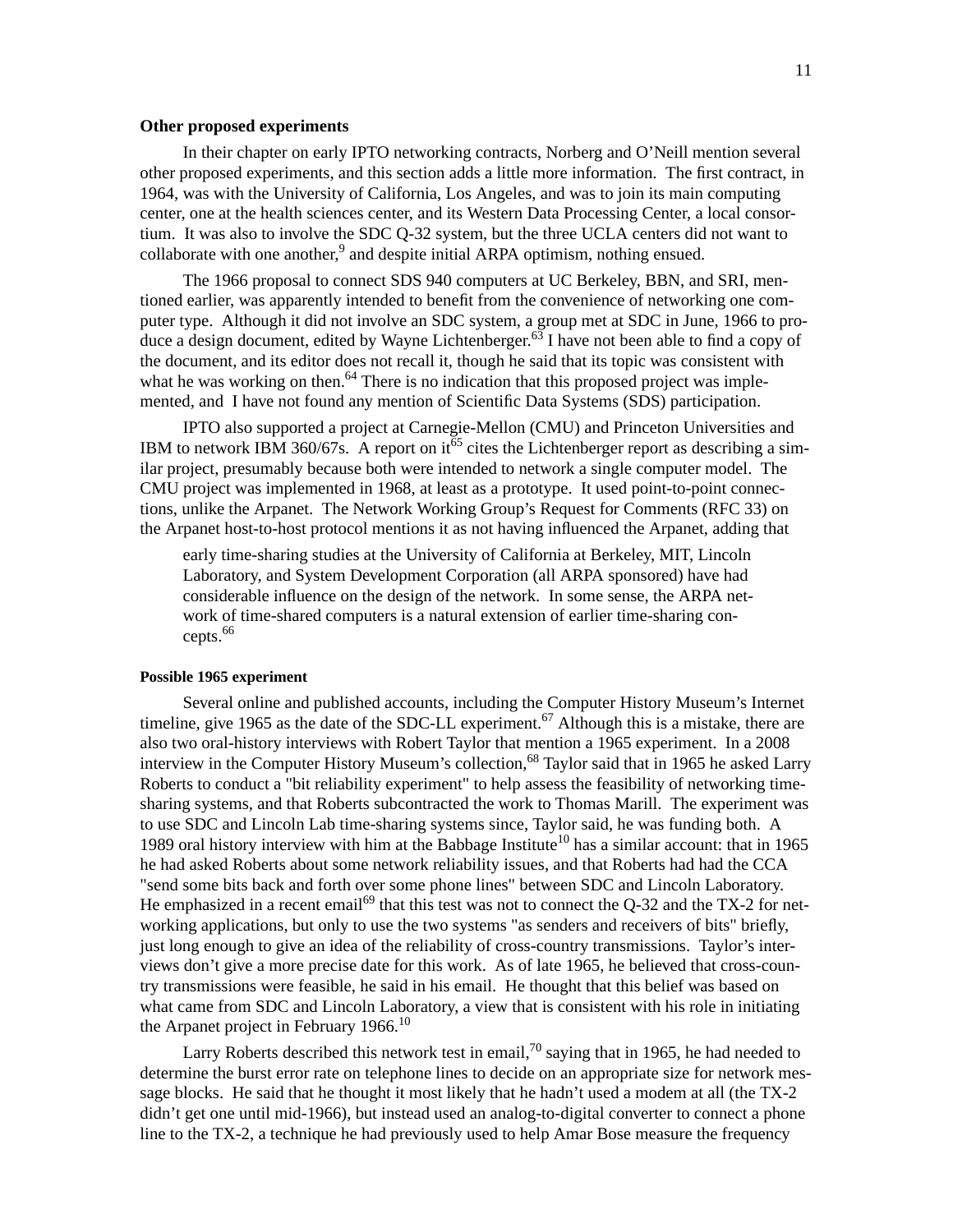response of his living room in connection with loudspeaker design. He thought that he reported his results to Taylor.

None of the 1965 or 1966 Lincoln Laboratory reports mention this bit-transmission experiment. These recollections thus aren't enough to provide a definitive account of what may have been done in 1965. By both Taylor's and Roberts' accounts, the test would have been quite minor and brief, likely to have been too short-lived to have been documented. (Retrospectively, we are fortunate both that the outcome of any bit-shipping test suggested that a transcontinental connection was feasible, and also that its use led to a desire for something faster.)

#### **Conclusion**

I have described three network experiments that were motivated by the ARPA project of the first IPTO directors, J. C. R. Licklider, Ivan Sutherland, and Robert Taylor, to develop resourcesharing and collaboration among computer centers. They were short-lived and lightly documented. The 1963 SDC-SRI link is interesting as a first experiment, but largely as a "what might have been": a simple design that worked and that could have provided experience with linking dissimilar computers and using remote resources had it continued. It also gave SDC staff experience with networking, though there is little information about how that experience contributed to the later SDC-LL experiments.

Why is this experiment not better known, since it used one of the first time-sharing systems? One answer is that it ended after its initial demonstration. Another is, as Clark Weissman wrote in his email, that the SDC system was intended as support for the R&D done at sites like SRI and Lincoln Lab, although it did also do research on information-retrieval. According to him, the Q-32 system was a national resource that was used by a number of university researchers, generally through remote dial-up connections. While SDC people did publish several papers on time-sharing issues such as scheduling, they did not publish much on details such as the two-phone-line network setup.

The other two experiments used the 1966-1967 SDC-Lincoln Lab link. One was the trial of the simple communication protocol with the transcontinental telephone line. It led Roberts to become dissatisfied with its speed, cost, and reliability, and thus contributed to finding a better approach. The third experiment was the actual use of the Q-32 Lisp software by the Lincoln Reckoner, as a demonstration of the utility of such networking. Although nothing was published about this use of remote software, it is arguably the most important of the three, as a example of automatically invoking software on a remote computer and using its results locally. As far as I am aware, there were no further demonstrations of such use until after the Arpanet was set up in 1969.

These IPTO-funded experiments were largely the result of IPTO directors' promotion of computer networking. Some participants, such as Roberts, became interested through contact with Licklider, while others were pursuing their own projects: Bourne's work on information retrieval and Marill's search for a contract. To a large degree, the initial motivation for conducting network experiments was top-down; several accounts say that researchers with large computers were not immediately eager to share them. Histories that trace computer networking to the visions of a few people are thus more appropriate here than in many areas. Contingency certainly played a role as well — the confluence of events and needs that led Baran and Davies to develop packet-switching, Wesley Clark's idea of the IMP (Interface Network Processor) to simplify the Arpanet implementation, and the influence of Davies' group on Roberts at the 1967 Gatlinburg meeting when he presented the idea of the Arpanet, for example,

Perhaps the most important reason that the Marill-Roberts paper on their planned experiment is frequently cited as an account of the first long-distance computer network is that Roberts headed the Arpanet project shortly after its publication. As with so many questions of what was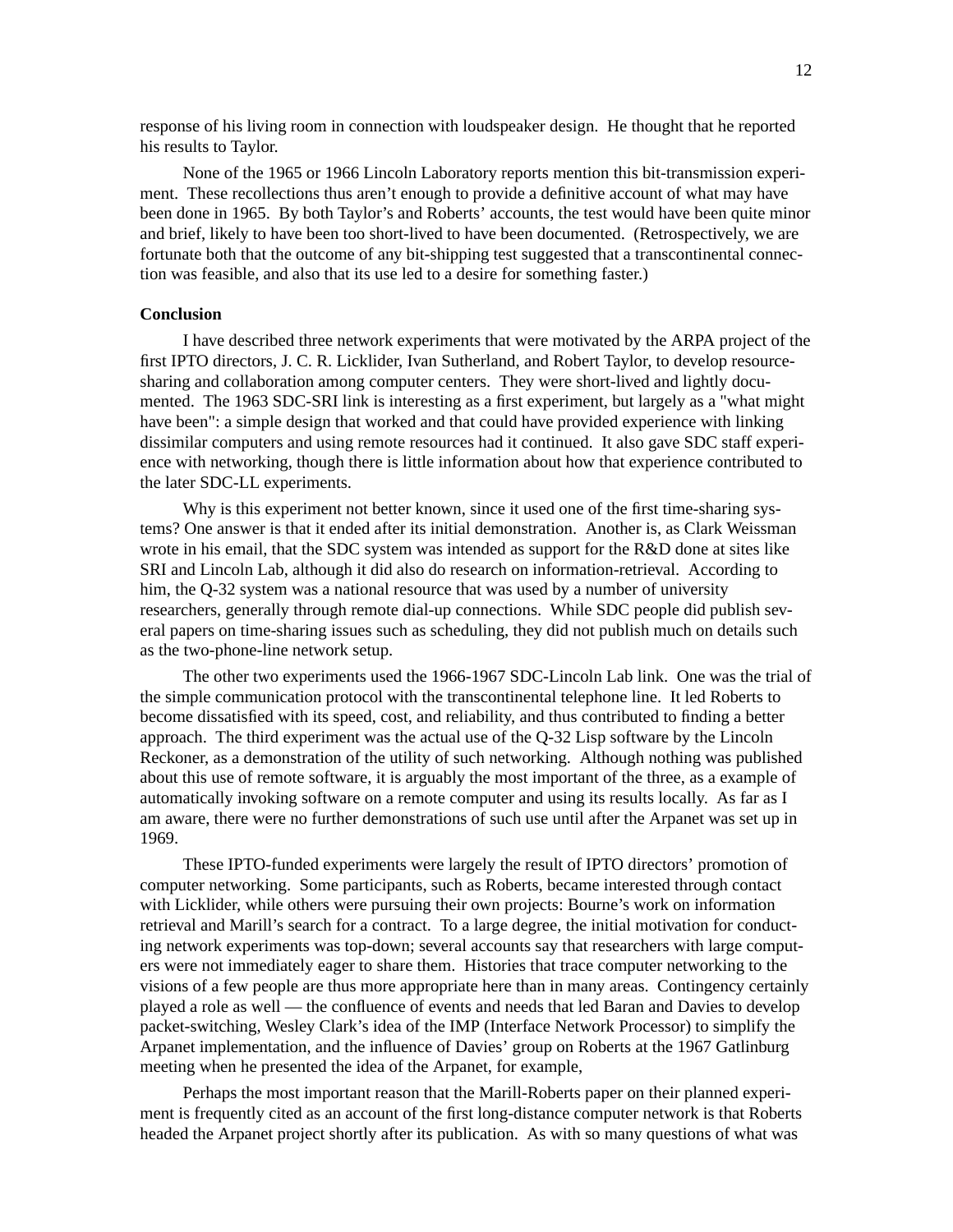the first X, the story is complicated. The early and briefly successful SDC-SRI network may have influenced a possible initial two-line design of the later network with Lincoln Laboratory, which could then have been used to investigate how to use a single telephone line with a communication protocol — an example of how a project that did not itself continue might yet contribute to a subsequent one.

Finally, a report of the graphics section of Lincoln Laboratory, where Roberts worked, describes the use of the SDC Lisp by the Lincoln Reckoner and says

The network contractor [CCA] has been asked to investigate the service facilities needed to make this link useful to general users. Until the problems of documentation, service facilities and instructional methods are solved, it is unlikely that a remote networked computer will be of much practical value to the general user.<sup>71</sup>

We have not yet completely solved the problems of documentation and of instructional methods, but the operation of the Arpanet and of the Internet that followed it have shown that their facilities have indeed been of considerable practical value to a great many users.

### **Acknowledgments**

I thank Ed Coffman, Bill Mann, Larry Roberts, Robert Taylor, and Clark Weissman for discussions of networking, and Charles Bourne and Len Chaitin for information about the SRI project. The staff of the Charles Babbage Institute provided a copy of the fifty-year old CCA technical report, and the MIT Lincoln Lab archivist, Nora Zaldivar, provided the CCA memos. Comments by anonymous reviewers helped to improve the article.

#### **References**

- 1. Martin Campbell-Kelly, "Data communications at the National Physical Laboratory (1965-1975)," *Annals of the History of Computing* **9**(3/4) (1988).
- 2. James Pelkey, *A History of Computer Communications, 1968-1988,* http://www.historyofcomputercommunications.info (2007).
- 3. J. McCarthy, *A Time Sharing Operator Program for our Projected IBM 709,* Massachusetts Institute of Technology memo (January 1959). to Philip M. Morse.
- 4. C. Strachey, "Time sharing in large, fast computers," *Proceedings of the IFIP Congress,* pp. 336-341, Paris, France (June 1959).
- 5. D. Hemmendinger, "Messaging in the early SDC time-sharing system," *Annals of the History of Computing* **36**(1), pp. 52-57 (Jan-Mar 2014). Discusses some interactive uses of the SDC system.
- 6. Robert R. Everett, Charles A. Zraket, and Herbert D. Benington, "SAGE—A data-processing system for air defense," *Annals of the History of Computing* **5**(4), pp. 330-339 (October, 1983).
- 7. J. C. R. Licklider, Memorandum for members and affiliates of the Intergalactic Computer Network: Topics for discussion at the forthcoming meeting,, Advanced Research Projects Agency memo, Washington, D. C. (23 April 1963).
- 8. Arthur L. Norberg and Judy E. O'Neill, *Transforming Computer Technology: Information Processing for the Pentagon, 1962-1986,* The Johns Hopkins University Press, Baltimore, MD (1996).
- 9. Norberg and O'Neill, p. 156.
- 10. Robert W. Taylor, "Oral history interview with Robert W. Taylor," CBI OH 154, Charles Babbage Institute (February, 1989). http://purl.umn.edu/107666. Conducted by William Aspray.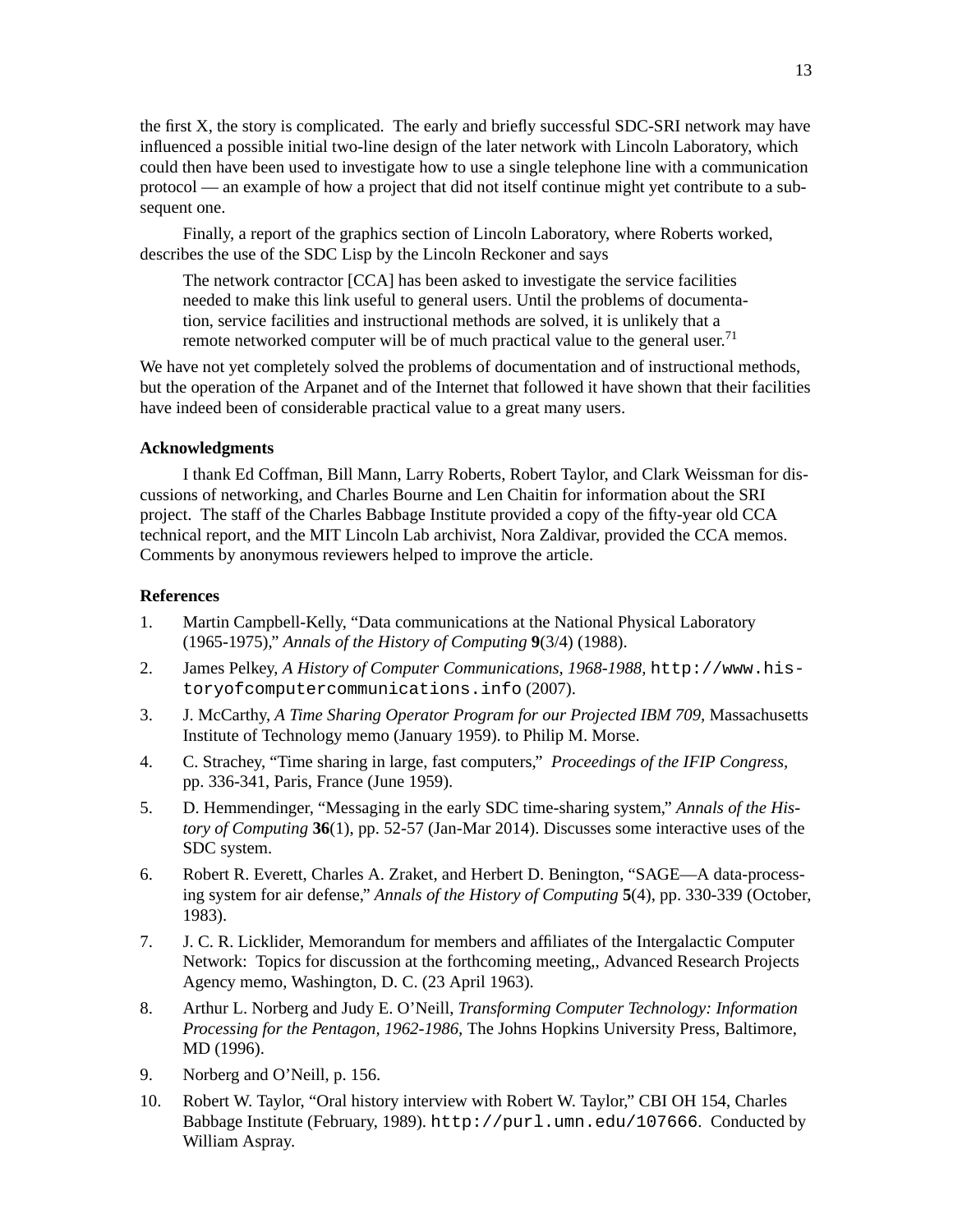- 11. Janet Abbate, *Inventing the Internet,* The MIT Press, Cambridge, MA (1999). pp. 48-49.
- 12. Katie Hafner and Matthew Lyon, *Where Wizards Stay Up Late,* Simon & Schuster, New York (1996). p. 68.
- 13. in *A History of Personal Workstations,* ed. Adele Goldberg, Addison-Wesley, Reading, MA (1988).
- 14. Gerald D. Cole, "Computer Network Measurements: Techniques and Experiments," UCLA-ENG 7165, University of California, Los Angles (1971).
- 15. Jules I. Schwartz, Edward G. Coffman, and Clark Weissman, "A general-purpose time-sharing system" in *Proceedings of the April 21-23, 1964, Spring Joint Computer Conference,* pp. 397-411, Association of Computing Machinery (1964). DOI 10.1145/1464122.1464163.
- 16. Charles P. Bourne, "Research on computer augmented information management," Report No. ESD-TDR-64-177, Electronic Systems Division, US Air Force Systems Command, Bedford, MA (November, 1963). NTIS Report No. AD-432 098.
- 17. Charles P. Bourne, "40 years of database distribution and use: An overview and observation," *Miles Conrad Memorial Lectures,* National Federation of Advanced Information Services (February, 1999). http://www.nfais.org/page/47-charles-pbourne-1999.
- 18. Charles P. Bourne and Trudi Bellardo Hahn, *A History of Online Information Services, 1963-1976,* MIT Press, Cambridge, MA (2003).
- 19. Douglas Engelbart, "The Augmented Knowledge Workshop" in *A History of Personal Workstations,* ed. Adele Goldberg, pp. 191-192, Addison-Wesley, Reading, MA (1988).
- 20. Charles P. Bourne, *Research on computer augmented information management.* p. 43.
- 21. D. Engelbart, *The Demo* (1968). http://web.stanford.edu/dept/SUL/library/extra4/sloan/mousesite/1968Demo.
- 22. Jules I. Schwartz, "The SDC time-sharing system, part 1," *Datamation* **10**(11), pp. 28-31 (November, 1964).
- 23. Email, 10-14 February 2013.
- 24. L. Chaitin, telephone interview by D. Hemmendinger, 18 March 2013.
- 25. Claude Baum, ed., *Research and Technology Division Report for 1965,* System Development Corporation, Santa Monica, CA (1966). Technical Memorandum TM-530/009/00.
- 26. Y. S. Loy, *System and logical design of a 2000 BPS data terminal unit for Q-32/PDP-1 operation, final report.* SDC document TM-2552, Santa Monica, CA (July 19, 1965).
- 27. Jules I. Schwartz and Clark Weissman, "The SDC time-sharing system revisited" in *Proceedings of the 1967 22nd National Conference,* pp. 263-271, Association of Computing Machinery (1967). DOI 10.1145/800196.805996.
- 28. Thomas Marill and Lawrence G. Roberts, "Toward a cooperative network of time-shared computers" in *Proceedings of the AFIPS Fall Joint Computer Conference,* pp. 425-431, ACM, New York, NY (November, 1966).
- 29. Larry G. Roberts, "The ARPANET and computer networks" in *A History of Personal Workstations,* ed. Adele Goldberg, Addison-Wesley, Reading, MA (1988). 145.
- 30. Norberg and O'Neill, p. 158. Hafner and Lyon's book has a similar account, though neither book cites a source. The BBN report, the ARPANET, *A History of the ARPANET: The First Decade*, DARPA, 1981, by F. Heart et al., says only that in 1965 Marill and CCA were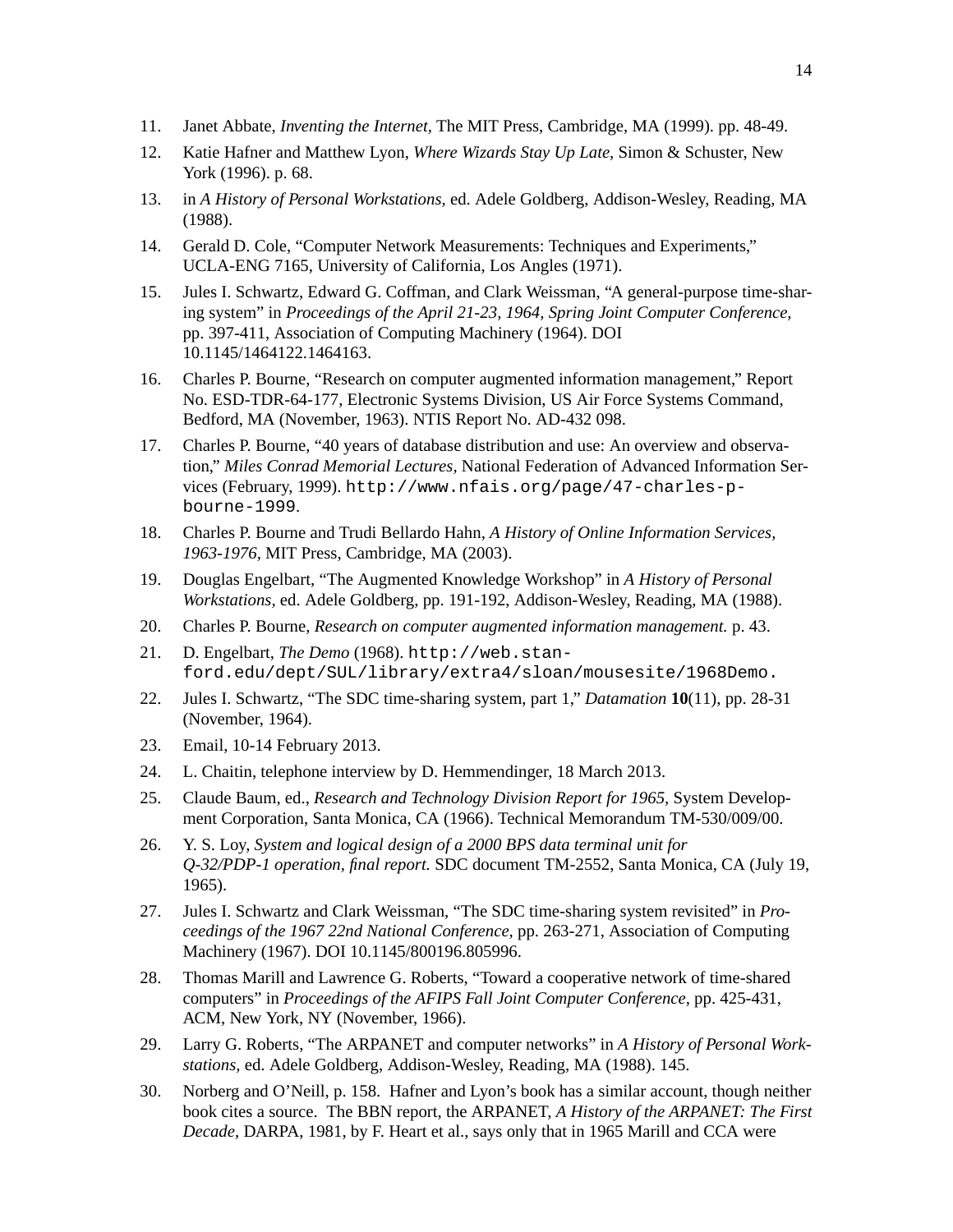given the networking-study subcontract and that the CCA study reported in 1966 was done in late 1965. It adds, "Later in 1966, CCA received another contract to carry out the linking of the Q-32 and the TX-2,".

- 31. Thomas Marill, "A cooperative network of time-sharing computers," Technical Report No. 11, Computer Corporation of America, Cambridge, MA (June, 1966).
- 32. F. Heart, A. McKenzie, J. McQuillan, and D. Walden, *A History of the ARPANET: The first decade,* Defense Advanced Research Projects Agency, Arlington, VA (April, 1981). p. III-10.
- 33. David Walden and Raymond Nickerson, eds., *A Culture of Innovation,* Waterside Publishing, East Sandwich, MA (2011).
- 34. Taylor had tried to get Roberts to run the Arpanet project in early 1966, but Roberts didn't want to leave Lincoln Lab, where he was working on computer graphics. In his oral histories at both the Babbage Institute and the Computer History Museum, he describes how, in the fall of 1966, he put pressure on the head of the Lincoln Laboratory, which depended on ARPA funding, to persuade Roberts to take the job. Taylor said that he "blackmailed him into fame", a remark to which Roberts refers in "The Arpanet and computer networks", (Goldberg, *op. cit.*, p. 145).
- 35. Norberg and O'Neill, p. 33.
- 36. Lawrence G. Roberts, "Interview, 1988-06," James L. Pelkey Collection: History of Computer Communications, Lot X5671.2010, Accession 102746626, Computer History Museum. p. 3.
- 37. http://archive.org/details/arpanet.
- 38. http://archive.org.
- 39. http://archive.org/details/MailToKatieHafner.
- 40. Thomas Marill, "A nationwide cooperative computer network," Technical Report No. 11, draft 3, Computer Corporation of America, Cambridge, MA (28 February, 1966). MIT Lincoln Laboratory Archive.
- 41. Digital Equipment Corporation, *Programmed Data Processor-1,* Maynard, MA (1960).
- 42. *op. cit.*, p. 158.
- 43. Bernard Williams, "Coercing the network," *Dr. Dobbs Journal* **26**(10) (October 2001). http://www.drdobbs.com/coercing-the-network/199200749.
- 44. Thomas Marill, Progress Report on Networking, Computer Corporation of America memo (14 February 1967). To J. L. Mitchell.
- 45. Lincoln Laboratory, *Quarterly Technical Summary, General Research,* Lexington, MA (February, 1966). . p. 6.
- 46. Lincoln Laboratory, *Quarterly Technical Summary, General Research,* Lexington, MA (May, 1966). pp. 5-6.
- 47. Lincoln Laboratory, *Quarterly Technical Summary, General Research,* Lexington, MA (November, 1966). p. 15.
- 48. Lincoln Laboratory, *Quarterly Technical Summary, General Research,* Lexington, MA (February, 1967). p. 8.
- 49. Lincoln Laboratory, *Quarterly Technical Summary, General Research,* Lexington, MA (May, 1967). p. 6.
- 50. D. W. Davies, K. A. Bartlett, R. A. Scantlebury, and P. T. Wilkinson, "A digital communication network for computers giving rapid response at remote terminals," *Proceedings of*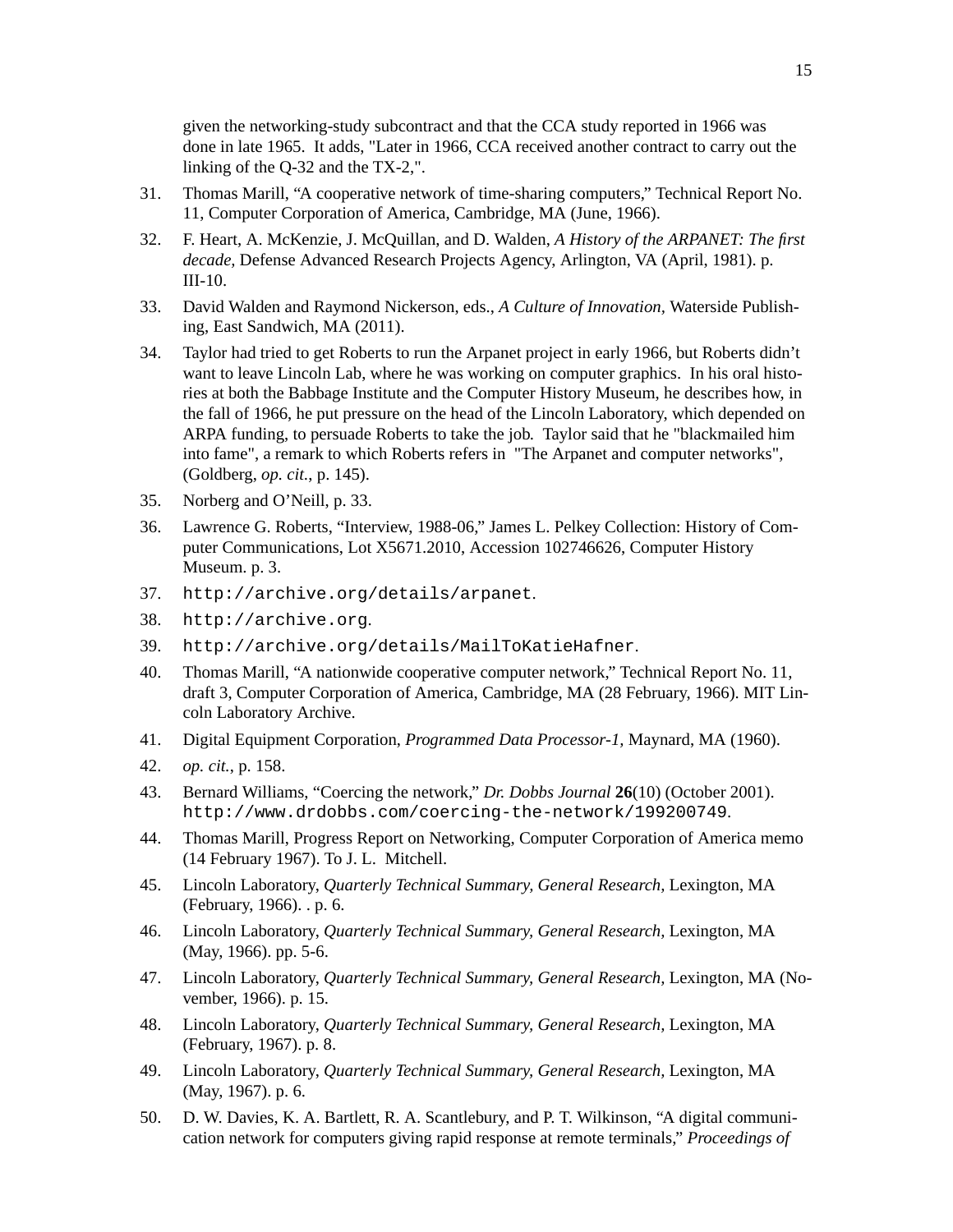*the first ACM symposium on Operating System Principles,* ACM, New York (November, 1967). Roberts adopted the term "packet" from the presentation of this paper. Discussions with Scantlebury also persuaded Roberts to use 50 Kbps phone lines for the Arpanet instead of the much slower ones that he'd planned to use.

- 51. Lawrence G. Roberts, "Interview, 1988-06," James L. Pelkey Collection: History of Computer Communications, Lot X5671.2010, Accession 102746626, Computer History Museum. p. 7.
- 52. William Mann, Message format and protocol, Computer Corporation of America memo (23 May 1966). MIT Lincoln Laboratory Archive.
- 53. William Mann, email, 26 June 2014.
- 54. Hallum Murray, Q-32/TX-2 message format revision II, Computer Corporation of America memo (27 July 1966). To L. G. Roberts.
- 55. Thomas Marill, Schedule for networking demonstrations Phase 1A, Computer Corporation of America memo (13 June 1966). To Larry Roberts.
- 56. Robert M. Gray, ""A Survey of Linear Predictive Coding: Part I of Linear Predictive Coding and the Internet Protocol," *Foundations and Trends in Signal Processing* **3**(3), pp. 1-147, Now Publishers ( 2010). Reports that in 1967, Danny Cohen had connected a DEC 338 in Roberts' Pentagon office to the TX-2. It adds that the point-to-point telephone line was "not yet networking". Another view is in a message by Cohen (11 April 1999) in an Internet mailing list that mentions working on this connection and says, "It sure was the first ARPAnetworking" (http://seclists.org/interesting-people/1999/Apr/52). There is no report, however, on uses of the link.
- 57. A. N. Stowe, R. A. Wiesen, D. B. Yntema, and J. W. Forgie, "The Lincoln Reckoner: An operation-oriented on-line facility with distributed control," *Proc. of the Fall Joint Computer Conference* **29**, pp. 433-444 (1966).
- 58. Weissman said that the program was basically one that he wrote for his book, *Lisp Primer: A Self-tutor for Q-32 Lisp 1.5*, SDC, 1965, and that this arrangement worked well, providing a demonstration of the value of networking for program-sharing.
- 59. Thomas Marill, Progress Report on Networking, Computer Corporation of America memo (3 April 1967). To J. Mitchell.
- 60. Claude Baum, ed., *Research and Technology Division Report for 1966,* System Development Corporation, Santa Monica, CA (1967). Technical Memorandum TM-530/010/00.
- 61. Lawrence G. Roberts, "Multiple computer networks and intercomputer communication," *Proceedings of the first ACM symposium on Operating System Principles,* pp. 3.1-3.6, ACM, New York (November, 1967). DOI 10.1145/800001.811680. Written in June, 1967, according to Roberts' online version.
- 62. Hallam Murray, Functional description of the network system, Computer Corporation of America memo (30 March 1967). To J. Mitchell.
- 63. "Tentative specifications for a network of time-shared computers," Document No. 40.10.130, Advanced Research Projects Agency, Washington, D. C. (September 9 1966.).
- 64. W. Lichtenberger to D. Hemmendinger, email, 23 August 2013.
- 65. Ronald M. Rutledge, Albin L. Vareha, Lee C. Varian, Allan H. Weis, Salomon F. Seroussi, James W. Mayer, Joan F. Jaffe, and Mary Anne K. Angell, "An interactive network of timesharing computers," *ACM '69: Proceedings of the 1969 24th National Conference,* Association of Computing Machinery, New York (1969).